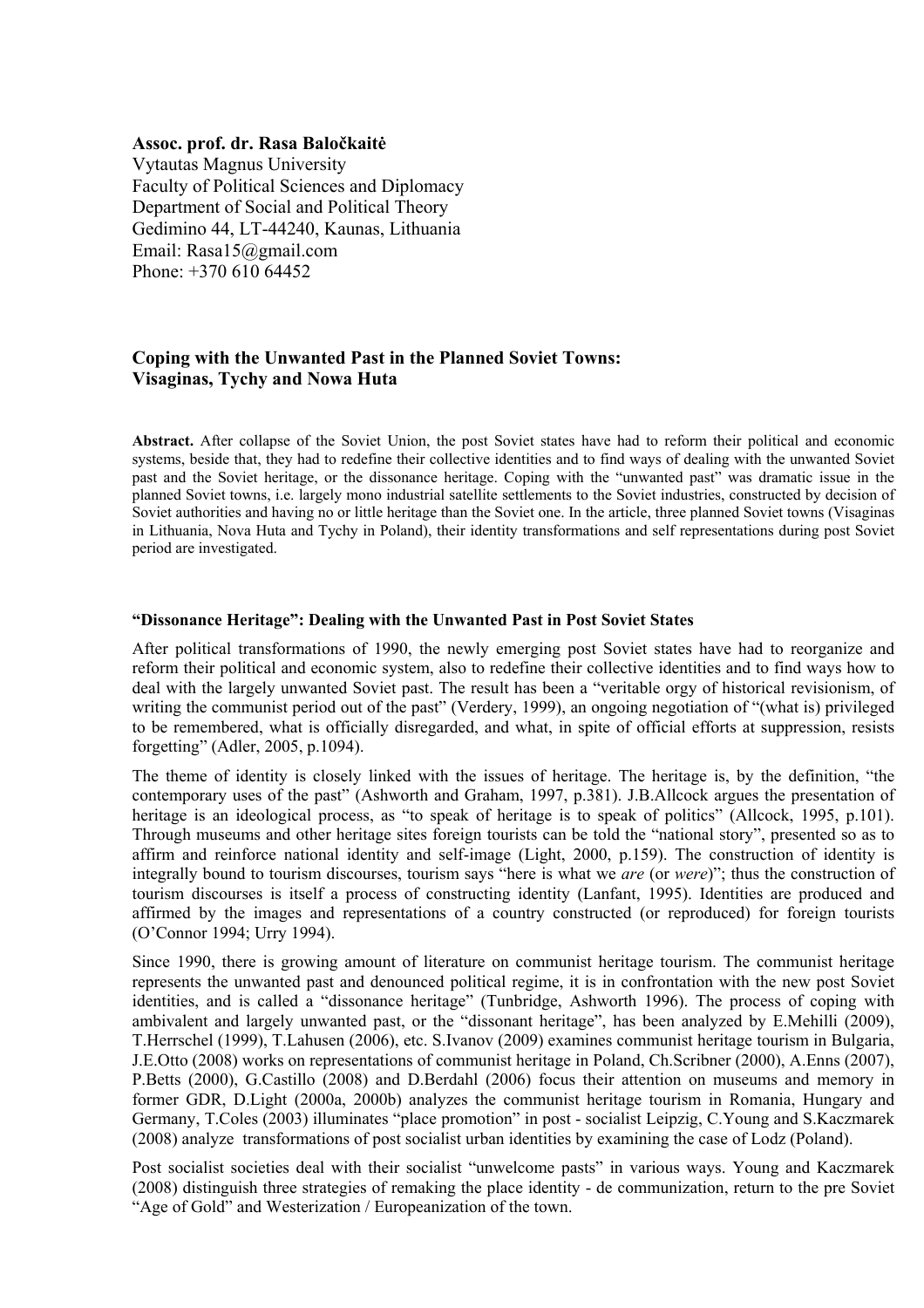Trying to construct new identities, post Soviet communities are looking back to a pre Soviet "Age of Gold". New identities are constructed on the basis of the pre socialist heritage (palaces, castles, churches, monasteries, etc.), on the basis of culturally rich and plenteous past, and community is "rooted" in the centuries - long tradition that gives feeling of identity, stability and continuity. The strategy was successfully applied in such post socialist town as Banska Bystrica, Slovakia (Bitusikova, 1998), Mostar, Bosnia-Herzegovina (Grodach, 2002), Tallinn, Estonia (Hackmann, 2005), Novgorod, Russia (Petro, 2005), Warsaw, Poland (Czarniawska, 2002). It is obvious, that the towns having long pre socialist history and rich pre socialist heritage cope with the unwanted past and establish their new identities more easily.

Simultaneously, post socialist towns try to assert themselves as European / Western – open, liberal, contemporary and modern. Typically, it means accentuating the town's connectedness with Europe, good infrastructure, business friendly climate, qualified human recourses, latest technologies, environmental friendly industries, etc. Some authors refer to the status of European Capital of Culture (granted to Krakow in 2000, Vilnius in 2009, etc.)<sup>1</sup>, remodelling the town by the world know architects (Berlin's case)<sup>2</sup>, etc.

Driven by the desire to be more western, the post socialist towns are emphasizing the links with the West and rejecting associations with the East, the construction of new identities involves deconstruction of the identities created during the socialist period. De communization means the erasure of the socialist past through from urban space by the removal of the cultural landscapes of socialism, particularly the changing of street names and destruction of socialist-era statues. Researchers agree, that in many cases the socialist period is just erased and the present is directly linked to the Age of Gold of pre Soviet past – the phenomenon is named "the sleeping beauty complex", i.e. visioning the reawakening of past national glory (Ágh, 1998), or use metaphors of the 'West' as a 'knight in shining armour' arriving to awake Eastern Europe from its slumbers (Verdery, 1996).

While post socialist societies tend to silence about their past and identity themselves as modern and European, the Western societies tend to see them as semi oriental, i.e. different, deficient, dangerous, and exotic (Todorova, 1997; Neumann, 1999; Kuus, 2004). D.Light (2000b) argues travel guides written for Western tourists promote Bucharest's legacy of communism for the gaze, while local tourism promotion within Romania was focused on pre socialist tradition and expressed no interest in the communist heritage. This situation creates a dilemma which J.E.Tunbridge (1994) has described as "identity versus economy", or, to use Z.Dujisin's (2007) famous quotation, "Forget communism…. or to sell it."

The dilemma is resolved by de contextualizing the Soviet heritage, i.e. removing the Soviet symbols from "normal" environment of the daily life and creating either physical or discursive distance. J.E.Otto (2008) refers to several strategies, i.e. spatial reframing, spatial isolation and narrative reframing of the Communist heritage. *The spatial reframing* is the case of the Berlin Wall: the Wall was mostly destroyed and its remnants are "museumified", divorced from their original social, cultural and political context. *The spatial isolation* is the case for the Budapest sculpture park: in 1990, the city council decided to remove political statues of Hungary's communist era to a park on the edge of the city. The park was opened for tourists in 1993 and became one of the major tourists' attractions in Budapest. It also includes some elements of the narrative reframing, as indicates shift from legitimizing to the mocking of Communist regime. Yet *the narrative reframing* is best exemplified by the case of governmental palace in Romania, where the history of the building is reframed by silencing the communist past and accentuating "the very best of Romanian architects and craftsmen" (Otto, 2008, p.28).

The communist past is not erased, but it is remembered in a particular way, the Soviet symbols are exposed in order to sneer and to mimic former political regime, to witness its ferocities or to emphasize the histories of anti communist resistance. The "active processing" of the past (Marten-Finnis, 1995) makes the past more palatable to the present and to contemporary identities that legitimize new trends of development, make place attractive for investments and suitable for integration into national and global economies.

#### **The Planned Soviet Towns: Mono Heritage Communities**

<sup>1</sup> Hughes, H., Allen, D. and Wasik, D. (2003) 'European Capital of Culture and its Significance for Tourism and Culture: the Case of Krakow 2000', International Journal of Arts Management 5: 12–23. 2

<sup>&</sup>lt;sup>2</sup> Cochrane, A. and Jonas, A. (1999) 'Re-imagining Berlin: World City, National Capital or Ordinary Place?', European Urban and Regional Studies 6 (2): 145–64.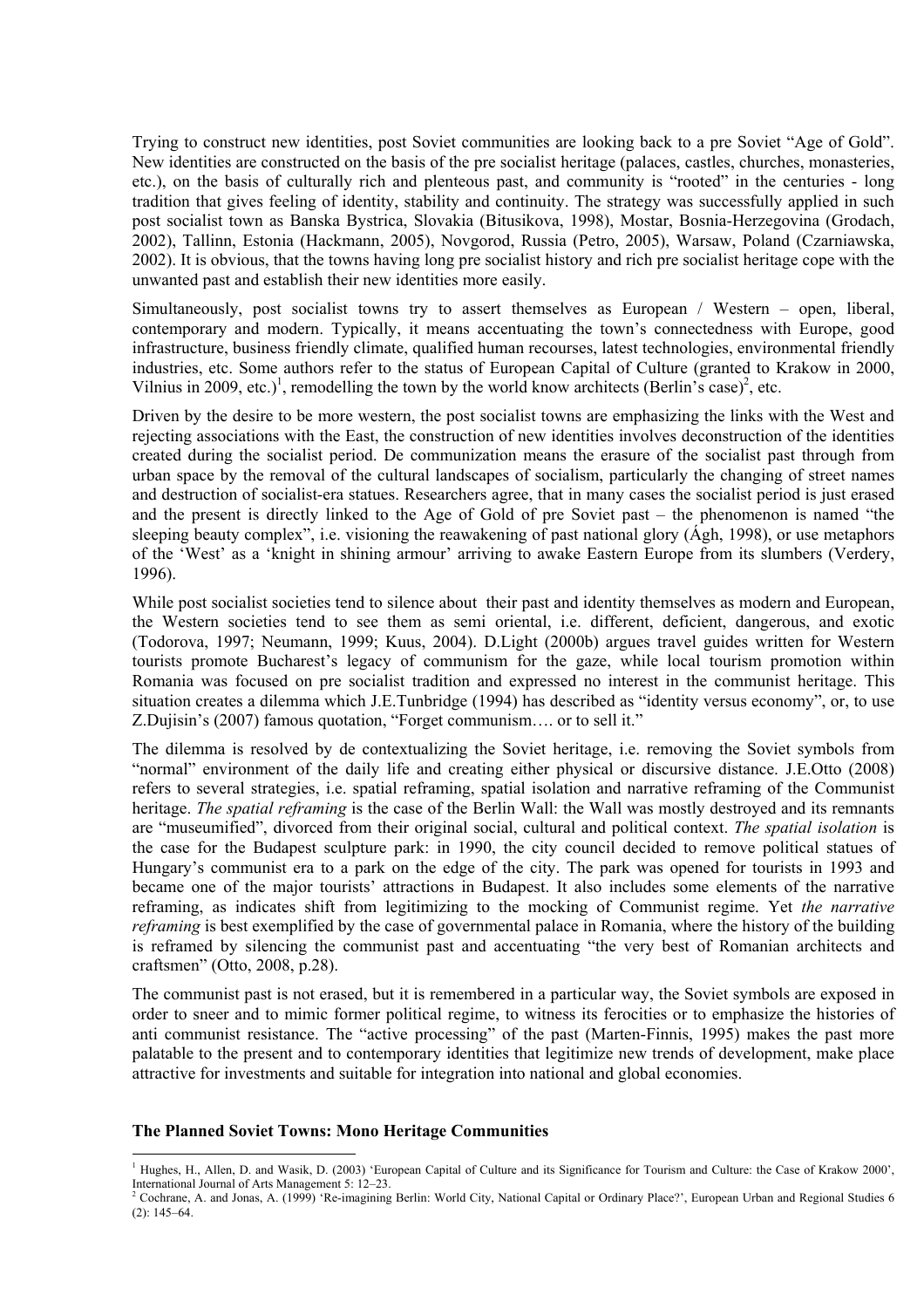Coping with the "dissonant heritage" was dramatically experienced in the former outposts of socialism, or the *planned Soviet towns*. The planned Soviet towns emerged first as the workers settlements to the Soviet industrial enterprises. The planned Soviet towns, altogether with their industrial enterprises, served not only economic but also ideological aims: creating, both discursively and materially, the socialist working class in the previously rural areas (Hamilton 1979; Koenker 1985; Crowley and Siegelbaum 1995; Brunnbauer 2008), fostering political support and political loyalties towards the Soviet system (Ryder, 1990; Regulska 1987; Stenning, 2000) and integrating national republics into the larger economic structures of the Soviet Union (Cinis, Dremaite, Kalm, 2008; Hogselius, 2006).

The planned Soviet towns are also called "mono industrial towns" (Cinis, Dremaite, Kalm, 2008), "new socialist towns" (Bernhardt, 2005), "spaces of socialism" (Stenning, 2005), etc. The well-known planned Soviet towns are Nowa Huta and Tychy in Poland, Prypiat and Slavutich in Ukraine, Novoplotsk and Soligorsk in Belarus, Eisenhuttenstadt and Schwedt in Germany, Dimitrovgrad in Bulgaria, Angarsk, Komsomolsk, Magnitogorsk in Russia, Šturovo in Slovakia, Sillamae in Estonia, Stucka (now Aizklaukle) in Latvia, Bátonyterenye and Ajka in Hungary.

The planned Soviet towns were mostly mono industrial towns with the specific industries, like nuclear energy (Visaginas, Prypiat), steel production (Eisenhuttenstadt, Nowa Huta), coal mining (Magnitogorsk, Tychy). The towns were designed as outposts of socialism – constructed by leading architects (Visaginas was built following the guidelines traced by the Soviet architects V.Akulin and M.A.Belyi<sup>3</sup>), the living standards above average of the country (in Visaginas, it was twice of the countries average<sup>4</sup>, and in Nowa Huta, salaries were among the highest in the country<sup>5</sup>), the socialist culture and the socialist way of life openly celebrated. The planned Soviet towns were the projects of social engineering, designed to develop new type of community and of personality<sup>6</sup> As socialist model communities, they were meant to legitimize the Soviet regime, draw line with the past and signify beginnings of new socialist era. As Kate Brown argues, these were the town were communism has already been built (Brown 2007).

The shared feature of the planned Soviet towns is absence of (almost) any history prior to the Soviet period. Most of the towns were established in the poorly populated rural regions (Visaginas in Lithuania, Aizkraukle in Latvia) or on the basis of few villages (Tychy in Poland, Petőfibánya, Bátonyterenye and Ajka in Hungary, Dimitrovgrad in Bulgaria, Štúrovo in Slovakia). Usually, they were populated by the growing migrant communities, which means absence any collective memories of shared past, except of the Soviet one. Here, the Soviet authorities started with the *tabula rasa* without any previous inscriptions. The Soviet media represented heroic narratives of victorious socialist labour, construction of the town was celebrated as the project of the century. For example, the entrance to Visaginas was marked by the caption: "*Not everyone is allowed to live so*  generously: to built the town for the memory of people<sup>7</sup>".

Most of the planned Soviet towns were named after the Soviet leaders: Visaginas (former Sniečkus) in Lithuania was named after the first secretary of the Central Committee of the Lithuanian communist party, Antanas Sniečkus; Aizkraukle (former Stučka) in Latvia named after the Latvian Communist party leader Peteris Stučka; Dimitrovgrad in Bulgaria named after Bulgarian Communist leader Georgi Dimitrov, Eisenhuttenstadt in Germany initially was named as Stalinstadt.

The planned Soviet town were *mono heritage* towns. The questions of heritage and identity became the crucial issue during post Soviet period. While other post socialist towns established new identities via de communization, return to pre Soviet "Age of Gold" and Westernization / Europeanization of the place (see Young and Kaczmarek, 2008), the planned Soviet towns had no or little pre Soviet history, poor identification with (Western) Europe, and removing of the Soviet heritage was is hard to achieve (for example, housing district "A" in Tychy, containing large ornaments and sculptures of the working class heroes). Beyond the typical challenges of transition (inflation, privatization, unemployment, changing legal basis, etc.), the planned Soviet towns were seeking for a "a further remaking of place identity at a range of scales to legitimize new

<sup>&</sup>lt;sup>3</sup> V.Akutin, b. 1930, had already been awarded a Russian National Award for designing industrial towns, M.A. Belyi also was a member of a planners' group for Akademgorodok of Novosibirsk, (Cinis, Dremaite, Kalm, 2008, 243).

 $4$  Kavaliauskas, 1999, p. 258

<sup>&</sup>lt;sup>5</sup> Kennedy, M. (1991) Professionals, Power and Solidarity in Poland. Cambridge: CUP.

<sup>&</sup>lt;sup>6</sup> Fisher J.C. (1962). Planning the City of Socialist Man. Journal of the American Planning Association, 28(4): 251-265.<br><sup>7</sup> Не каждому дано так шедро жить - на память людям города дарить (rus.)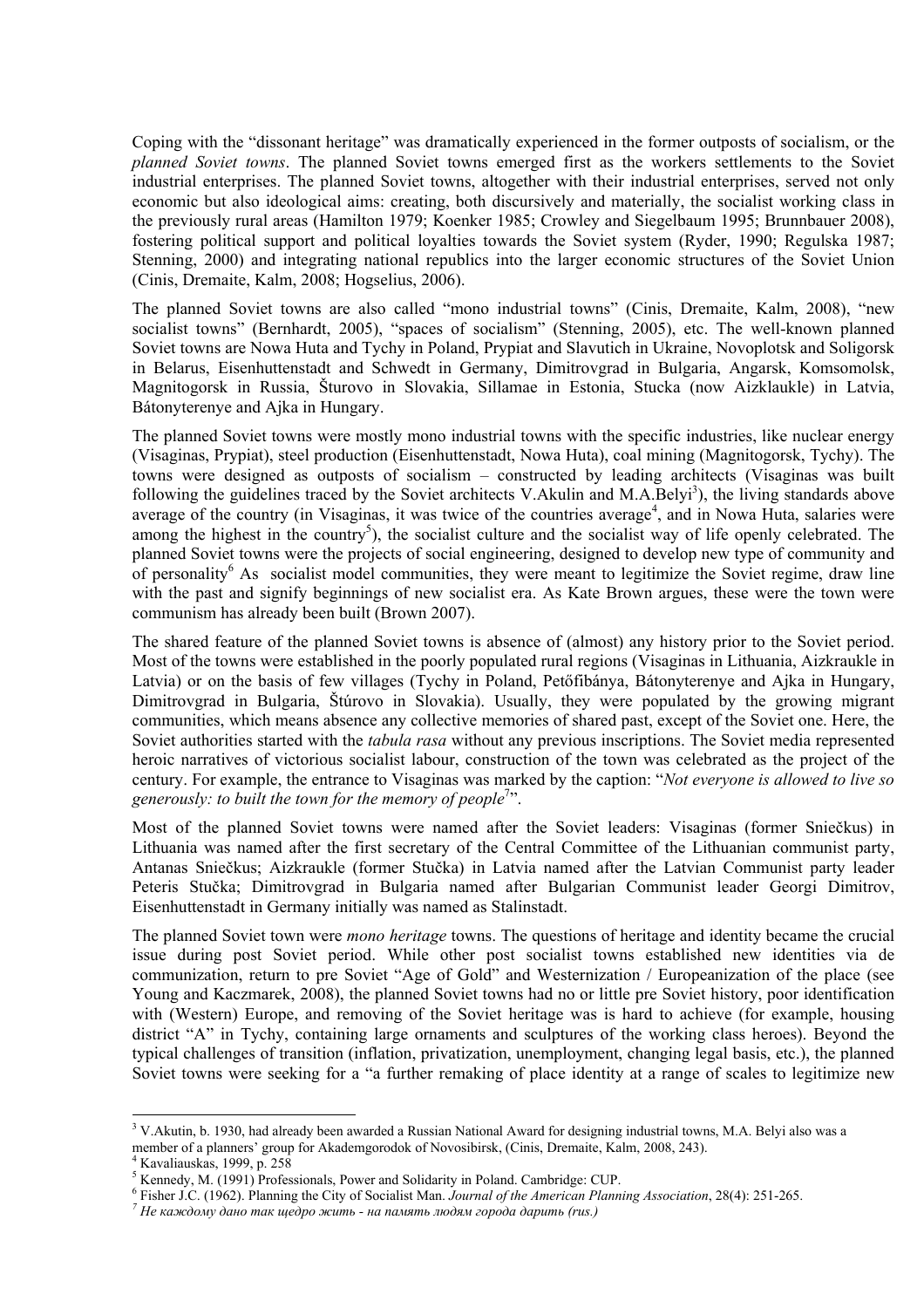political and economic trajectories and to create places as suitable for integration into regional and global networks" (Young, Kazcmarek, 2008, p.53).

### **Some methodological remarks**

In this paper, three cases of the planned Soviet towns, i.e Visaginas (Lithuania), Tychy and Nowa Huta (Poland), their self representations and strategies of coping with the Soviet past are analyzed. The research materials include municipality websites, brochures, photo albums, tourism booklets, upon availability. The external courses as *Lonely Planet, Rough Guide, Thomas Cook Guide etc.* are intentionally excluded, as the primary aim of the research is to analyze self representations of the planned Soviet towns; and Western travel guides inform on Nova Huta, yet barely mention Tychy and Visaginas. The period of analysis is 2010.

### **Visaginas: Public Representations and Private Imaginations**

Visaginas (Sniečkus) is the satellite settlement to Ignalina Nuclear Power Plant. The power plant, founded by a decision of the Soviet leaders in 1973, was supposed to be the largest nuclear power plant in the Soviet Union. The town was built following the guidelines traced by well known Soviet architects  $\hat{V}$ . Akulin and M.A.Belyi<sup>8</sup>, who had already planned other Soviet 'atomic' cities –Aktau (Kazakhstan), Navoi (Uzbekistan) and Sosnovyi Bor (near Leningrad).

In 1975, the cornerstone of the town was laid during the official meeting. The town was named after the first secretary of the Central Committee of the Lithuanian communist party, Antanas Sniečkus. The moving in of the first settlers was celebrated in 1977, on Lenin's birthday on April 22. The town was inhabited mostly by immigrant workers from different corners of the Soviet Union.Construction of the plant has been compared to BAM, i.e. Baikal Amur Main railway, the great socialist project of the century, well known all over the Soviet Union (see Kavaliauskas, 2003, p.47).

The power plant started operating in 1983. Due to the Chernobyl catastrophe in 1986, construction of the second block of the plant was postponed for a year. Later on, due to the requests of the Lithuanian Green movement, construction of the third reactor was suspended and its demolition began in 1989. The national rebirth movement and the declaration of Lithuanian independency caused strong antagonism between the community of the town and the rest of Lithuania. At the very peak of tension, the workers of the plant issued an open letter to the President of the USSR M.Gorbachev, asking for the town's political separation from Lithuania and reunification with the USSR<sup>9</sup>. In 1992, Sniečkus was renamed Visaginas. Following the requirements of the EU, the first reactor of Ignalina NPP was stopped in 2004, the second reactor in 2009. In Visaginas, absence of any history prior to 1975, very specific mono industrial structure of the town, Russian speaking multi ethnic migrants community, strong pro Soviet identities as well as geographical and cultural isolation of the town made the processes of transition rather complicated.

For years, Visaginas was the fastest growing town in Lithuania, both due to migration and to high birth rates. After 1990, with uncertainties about the future of the main employment site, nuclear power plant, the number of inhabitants stabilized around 30 000. Visaginas is rather remoted from other urban centers in Lithuania is difficult to reach, yet the number of tourists visiting information center of Ignalina NPP is  $6000$  per year<sup>10</sup>, and 3000 visitors arrive to Visaginas for different sport and music festivals<sup>11</sup>. New identities and self representation of the town are analyzed on the basis of two sources, i.e. – official website of Visaginas municipality and photo book "My Town Visaginas"<sup>12</sup>.

Official website of town's municipality www.visaginas.lt introduces Visaginas as a green town with the well balanced architecture. It accentuates regional parks and picturesque surroundings, multiple lakes and camping sites – these are "*nice places for leisure activities, fishing and sports both in summer and winter*". Visaginas is also promoted as place of varying sport and music events: international festival "Visagino country", international festival of folk music and dance, Visaginas Mayor Cup Winter Rally Driving, etc.

<sup>&</sup>lt;sup>8</sup> V.Akutin, b. 1930, had already been awarded a Russian National Award for designing industrial towns, M.A. Belyi also was a member of a planners' group for Akademgorodok of Novosibirsk (Cinis, Dremaite, Kalm, 2008, 243).  $^{9}$  Dobryj Den, 4/13/1990, p.1-4.

<sup>&</sup>lt;sup>10</sup> http://www.iae.lt/infocenter/visiters\_lt.jpeg<br><sup>10</sup> http://www.iae.lt/infocenter/visiters\_lt.jpeg<br><sup>11</sup> Interview with I.Stankevičienė, Specialist of Strategic Planning and Investments Division of Visaginas Municipalit

<sup>&</sup>lt;sup>12</sup> Photo album "Mano miestas Visaginas = Moŭ ropog Visaginas = My town Visaginas" (Photos by V. Bogdanovič). Švenčionys, Firidas, 2009.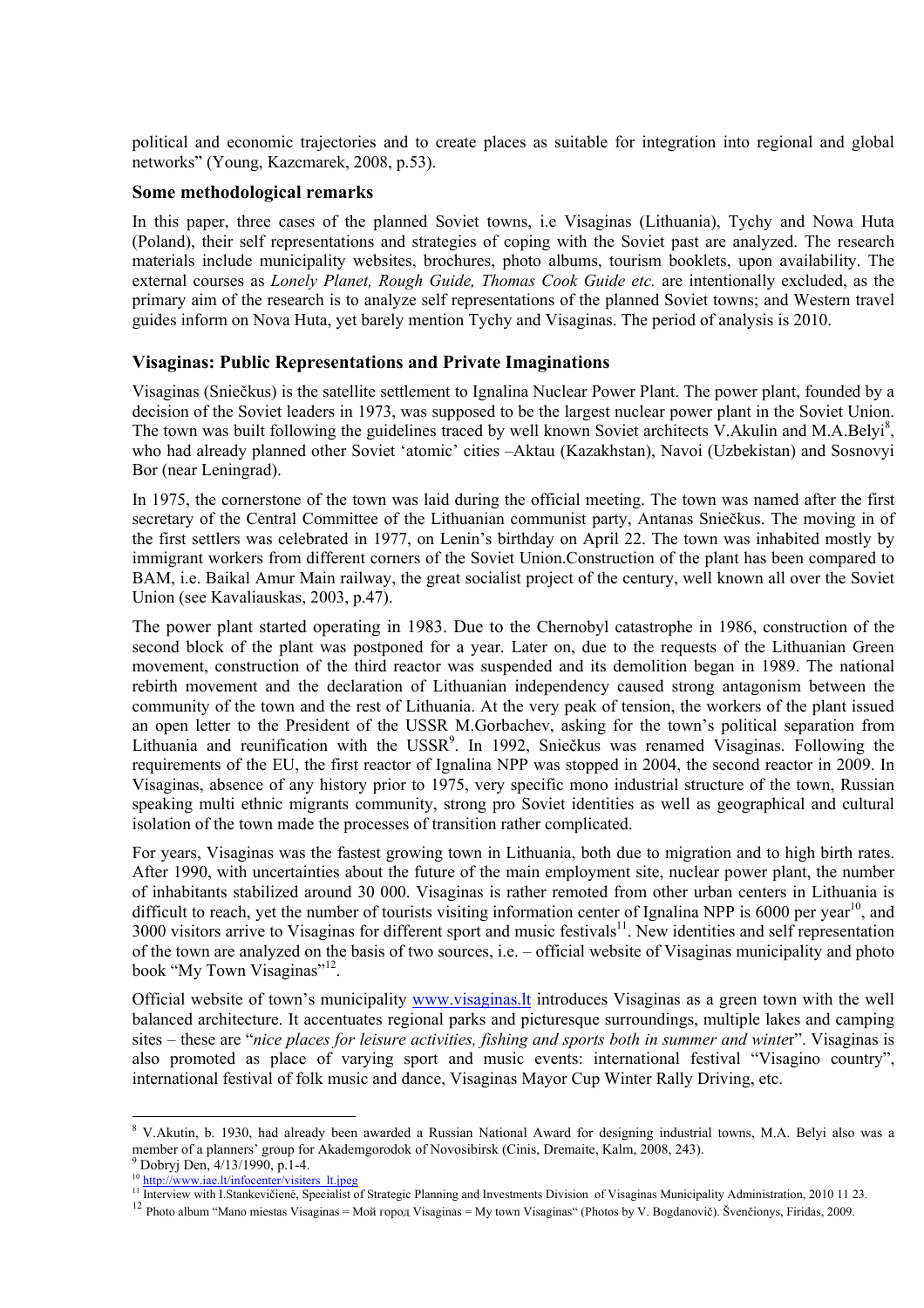The list the places of interests in Visaginas includes crane, the symbol of the town, cornerstone of the town, Information center of the Ignalina Nuclear Power plant, Museum-Aquarium, Museum of ethnography, Grave and memorial to the victims of WWII, and the three local churches. Monument to the victims of Chernobyl ("Pyramid", 1995, V.Nalivaika) is not listed there. In the short introduction of town's history, the Soviet period ignored and silenced, and the grand project of the Soviet socialism, construction of new town and large power plant, is reduced to the single sentence: "The construction of the Ignalina Nuclear Power Plant stimulated the development of the plans of a new city". Inconvenient moments of history – grand narratives of heroic socialist labor, dramatic reactions to the fall of the Soviet Union, are simply silenced: "When the country regained its independence, Visaginas Municipality was established and Visaginas was granted the city rights." The town's museum, containing exposition of visual and written information about beginnings of the town and early constructions, was situated in one of the secondary schools in Visaginas but was closed before 1997, the exposition is archived in the town's library.13 Visaginas is represented as green town of young and active people, the town that appears out of nothing, with dispersed and incoherent heritage of local history.

Another significant publication is the photo album "My town Visaginas" (2009). The trilingual album (Lithuanian, Russian, English) has been published by municipality of Visaginas for the 35<sup>th</sup> anniversary of the town. In the introduction, there are attempts to balance the town's history: to recuperate some pre Soviet history (the local lake first mapped in 1570, medieval roads crossing the territory, the battles of Napoleon wars etc), and belittle the spectacular developments of the Soviet period to the single sentence ("In 1975 Visaginas began its life, life of a town which was called "the nuclear town," p.7).

The content of the album is dominated by nature, sports and arts. The dominant category, 19 pages<sup>14</sup>, are images of nature and picturesque surroundings of Visaginas, 13 pages are devoted for different sport activities and achievements, 13 pages for local youth, and 12 pages represent local arts, artists or art events.

Rather ironic for the planned Soviet town, there are 9 pages containing images of local churches, and only 3 pages related to the Nuclear Power Plant. Specific architecture of Visaginas is given 3 pages. Memorial to the victims of Chernobyl is absent. The founding the cornerstone is represented in a particular way – in a photo, the schoolchildren of Visaginas conjured a living flag to honor Lithuania and to mark the millennium of its name in 2009 in front of the cornerstone - dramatic manifestations of loyalty, attempts of being "more Lithuanians than Lithuanians themselves", to paraphrase famous dictum of postcolonial studies.<sup>15</sup>



A living flag conjured in honor of Lithuania and the millennium of its name.<sup>16</sup>

Within the official discourse and public self-presentation of the town, there is a collective amnesia of the Soviet past. The Soviet past is suppressed and suspended, but not cancelled. Yet, the Soviet past is actively memorized in the routine of everyday activities. In Visaginas, the symbols of the socialist period remain as important points of reference for everyday life.

The cornerstone is still in the central place, with an engraved prophecy "The town of nuclear energy will be built here, August 1975." One of the central streets is still named Tarybų (Soviet) street. The monument to the

<sup>&</sup>lt;sup>13</sup> Interview with the representative of Visaginas municipality Algirdas Kavaliauskas, 2010 11 25  $14$  One page contains either one large, or several small scale photos.

<sup>15 &</sup>quot;more English than English", cit in The Empire Writes Back: Theory and practice in post-colonial literatures // Billl Ashcroft, Gareth Griffiths, Hellen Tiffin. London: Routledge, 1989, p. 4. 16 Photo from: Photo album "Mano miestas Visaginas = Мой город Visaginas = My town Visaginas" (Photos by V. Bogdanovič).

Švenčionys, Firidas, 2009.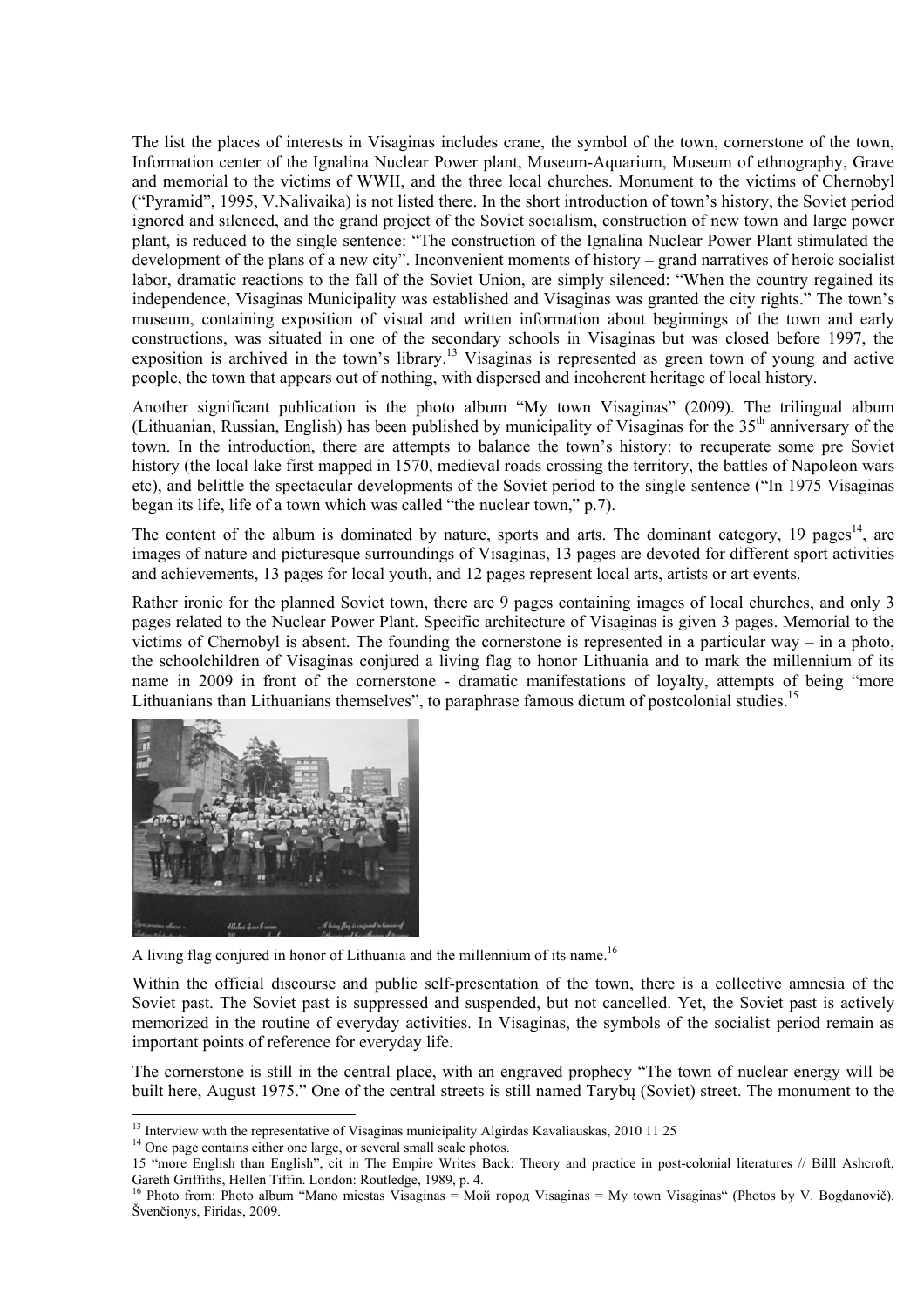victims of the Chernobyl catastrophe remains the place of commemoration and annual gatherings on April 26, the date of the catastrophe. Each year in April, Chernobyl catastrophe is memorized in the local media<sup>17</sup>. Usually, Chernobyl is given a few large-scale articles, whereas the Day of Lithuanian Independence is formally reminder with a single line. The Soviet heritage gives feeling of continuity and allows the positive identification with one's past, it also reinvokes the whole semiotic space in which an individual is an honorable person and where his or her life has significance (cf*. Ferguson 1999).*

Need for continuity is observable in trans-generational perspective. The popular restaurant and coffee bar are called "The Third Block", i.e. in memory of the third block of the nuclear power plant that was never launched. The restaurant and coffee bar were opened in 2008, after the final decision on the plant's closure had been made. It is a case of "inherited nostalgia," i.e. nostalgia actively employed by the second generation immigrants for making sense of their identities (for more, see Maghbouleh, 2009).

In 2004, the book *Memories of the Hearth*, the documentary novel, written by 45 first construction workers of the settlement and the plant, was published in 2004. The book celebrates the triumphant narratives of the past, victorious construction of the new town and heroic labor of the first construction workers. The local weekly "Sugardas" devoted the whole issue to the event, titling one of the leading article: "Let it be a monument for all of us…"18 The past is magnificent, it is bearer of meaning and certainty. The past is not cancelled, it is suppressed and suspended, it circulates off stage only, invisible to outsiders.

While any official representations are characterized by the collective amnesia of the Soviet past, the daily life is saturated with nostalgia and focused on continuity. As D.Light has noticed, "in post socialist countries, the desire to construct new post communist national identities, characterized by a democratic, pluralist, capitalist and largely Westward-looking orientation involves 'de-constructing' identities created during the socialist period" (Light, 2000, p.158). In Visaginas, the old identities have not been deconstructed, the "unwanted past" remains present in multiple forms, including "inherited nostalgia" of the first post Soviet generation (restaurant "Third Block"). The Soviet past is suppressed and suspended, but not cancelled, it is rendered to invisible in official representations but is memorized in the daily life.

Young and Kaczmarek (2008) distinguish three directions of coping with the unwanted past and remaking the place identity - de communization, return to the pre socialist Age of Gold and Westernization / Europeanization of the town. The strategy applied in Visaginas could be named as "youth and nature". Here, in absence of any other than Soviet symbolic recourses (pre Soviet history, history of resistance during the Soviet period, symbolic identifications with the West), the identity of "young and green" town is constructed, based on two unconditionally appealing and inexhaustible recourses like *youth* and *nature*.

## **Tychy: Sleeping Socialist Beauty and Kiss of Capitalism**

Tychy is a city in southern Poland, Silesia, about 20 km away from Katowice. Tychy was first documented in 1467 and was develop into a small urban settlement. Between WWI and WWII, the population of Tychy grew to 11 000.

The new developments started on 4th October 1950, when the socialist Government Executives made a decision to build the so-called New Tychy. It was supposed to relieve overcrowding in Silezian region, were spontaneous and ungoverned industrial development resulted in deteriorating living conditions for many people. New Tychy had to be a symbolic city, the embodiment of new socialist principles of urbanization and architecture (Szeczpanski, 1993, 2). Constructions started in 1951. New districts were designated by letters of the alphabet. The first two neighborhood units, A and B, were constructed as example of socialist realistic architecture, known for large number architectural details, ornaments and sculptures: a female worker holding trowel, a miner and a steelworker, a mother with a child, and numerous low-relieves representing various animals. Estate 'D' was completed in 1959, and estates 'E' and 'F' between 1960-64, estates 'G' and 'M' were built during the seventies, etc. The letters were associated with girls' names: district M stands for Magdalena, X for Xymena, R for Regina, S for Stella, Z for Zuzanna etc. (Szczepański, 1993, p. 4). When town expanded,

<sup>&</sup>lt;sup>17</sup> Chernobyl: the catastrophe of the century. Five years after (Dobryj Den, 1991 04 17, p.1), 12 years after Chernobyl, 12 years of Chernobyl related problems (Sugardas, 1998 04 24), Commemoration of the victims of Chernobyl catastrophe (Sugardas, 2005 04 28 p.2) et cetera. 18 Memoirs of the first construction workers, Sugardas, 2004 04 11, p.6.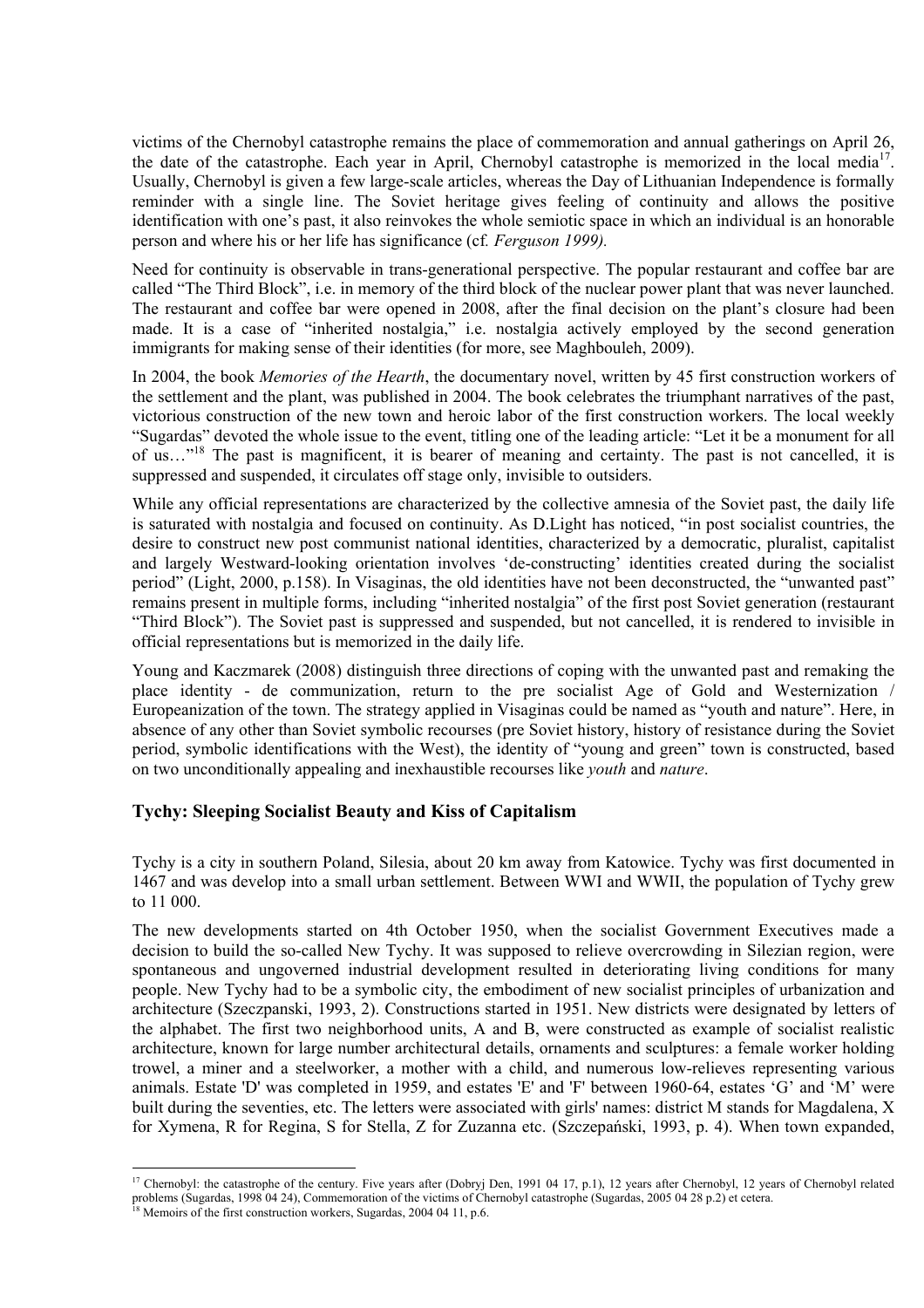many nearby villages and settlements were incorporated within its boundaries. Incorporation of already formed communities with their identities and life practices, as well as the absence of one cultural centre made common town's identity problematic.

After change of political regime in 1990, Tychy was re divided. Five counties and villages were separated from the town. Economic zone established at the end of the 1990s attracted new investments: "Fiat Auto Poland" was opened in 1992 and Car Factory Isuzu in 1998. Town is also known for printing house "Agora", printing influential country daily newspaper "Gazeta Wyborcza" and food industries (the beer Tyskie, the cheeses Sertop, the juices Kubus etc.)

In contrast to Visaginas, model community of the Soviet socialism, collective identity of Tychy involved contradictions between old inhabitants and newcomers to the town, lack of shared cultural centre and observable disintegration of the town into separate housing estate communities. Although officially celebrated as outpost of socialism, the town was popularly referred as a loose collection of large housing estates, "socialist dormitory", a "city with no character", a "bedroom in a socialist style", an "unshaped city", a "desert", or a "workers' lodging house for Silesia" (Szeczpanski, 1993, 14).

Today, Tychy is known for new investment and successful economic development, yet, the town's identity, the socialist past and socialist heritage remain ambiguous issues. New identities of the former "Polish socialist town" and representations of the "dissonance heritage" are analyzed on the basis of two sources, i.e. – official website of Tychy municipality and brochure "Tychy. A Good Place" (brochure is available in most Tychy hotels as well as on official town's website<sup>19</sup>).

The brochure (issued in 2007) introduces Tychy as "a good place." *"Tychy is an exceptional place. This exceptionality stems from a number of elements which together make up the contemporary town identity: tradition and modernity, innovative industry and large green areas*" - Mayor of the town, Andrzej Dziuba, says (p.3).

What makes the former socialist outpost a "good place"? The content of the brochure is dominated by images of nature (11 posts of surrounding lakes, mountains, forests, local parks, green areas, outdoor activities, ecology, environmental issues etc.). The second largest category is the local car industry (8 posts), it is followed by the old historical churches of Tychy (5 posts). Other relevant issues (4 posts each) are sports, arts, local brewery and pro European identities of the town.

The general image is the green town, surrounded by lakes, mountains, and forests, the town with modern, progressive and environmental friendly industries, FIAT among them, the old town with beautiful churches, and old historical brewery. Other constitutive elements of the town's image are sports, contemporary arts and pro European identities.

Yet, there is a collective amnesia concerning the socialist past. The socialist urban expansion and projects of industrialization are briefly summed up with the single sentence "*The industrial zone emerged In Tychy on the turn of the 1960s and 1970s"* (p.20), and collapse of the Soviet socialism is mentioned due to *"special economic zone established at the end of the 1990*" (p. 23). The Soviet period is compared to sleep or literally to non – existence: *"Before the war Tychy had only 11 thousand inhabitants. In 1950 the state authorities decided to convert it into a hundred-thousand-town. The "New Tychy" as it was called was supposed to be nothing more than a sleeping place for Silesia – the inhabitants were to commute to work, to university and to a theatre to the neighboring towns. Today Tychy is a modern, vibrant town"* (p. 19). "*No Longer a Place for Sleeping*", the title says.

To quote Young, Kaczmarek (2008) writing on Lodz, another Polish town, "The key discourses surrounding this form of acknowledgement of the socialist past reproduce notions of the city as dormant in the socialist period – the 'decades of oblivion' – lacking dynamism and lost under a cover of dust and apathy but awaiting discovery and restoration" (Young, Kaczmarek, 2008, p. 64). In contrast to Visaginas that appears out of nothing, having literally no history, Tychy reappears after decades of oblivion. It is the sleeping beauty awaken by the kiss of capitalism. Many authors call it "the sleeping beauty complex", i.e. visioning the reawakening of past national glory (Ágh, 1998), or use metaphors of the 'West' as a 'knight in shining armour' arriving to awake Eastern Europe from its slumbers (Verdery, 1996).

<sup>19</sup> www.umtychy.pl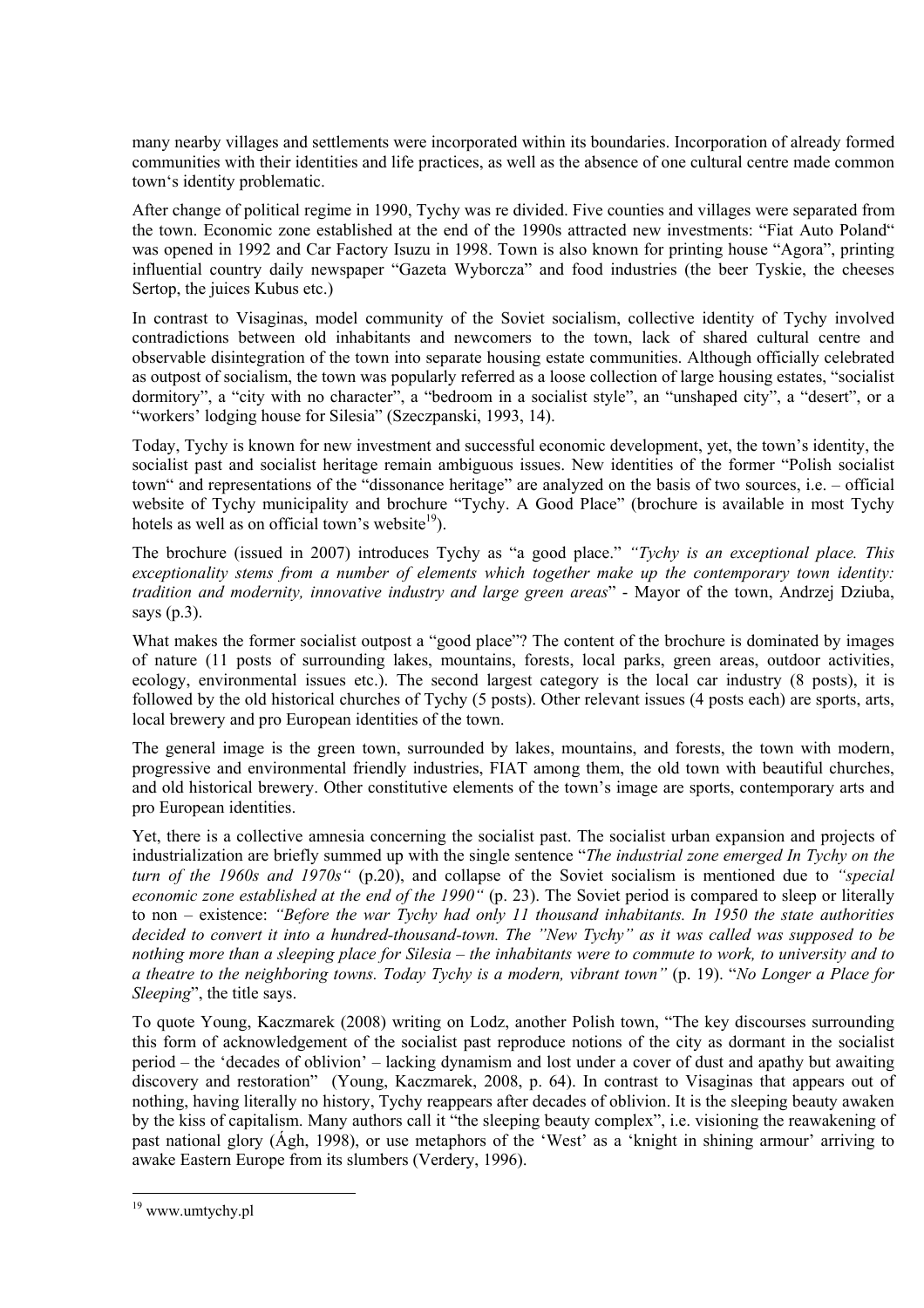The Soviet period is marked by amnesia. The 50 years of the socialist past, expansion of the 11 000 settlement to 100 000 town and its particular role as the outpost of socialism, are just ignored. Housing estate "A", or Anna, exemplar case of socialist architecture is the single landmark of socialism is not even included into brochure,<sup>20</sup> fortunately enough, it is listed among the places of interests on the official Tychy website<sup>21</sup>. Ironically, even the local swimming pool ("*The swimming pool is the most imaginatively winding place in town", p. 14)* receives more attention than landmark of socialist architecture. Housing estate "A"*,* part of the dissonance heritage that does not fit into pro capitalist, is *actively forgotten*.

The moment of present is connected, in a mysterious way, directly to the pre Soviet past. Say it in a trendy way, Tychy is promoted as place, where the traditional and the modern are interwoven - "*There is a traditional touch to anything modern in Tychy … and modern touch to anything traditional*" (p.13). The confluence of modern and traditional happens in ironic forms, as modern industries patronized by catholic Saints: "*Since 1997 the residents have been under the special care of St. Christopher – the patron saint of travelers, drivers and the town of Tychy. Ceremonial church fair to celebrate his day is held every year in July. It is also an occasion to have your car blessed – the Silesian Archbishop blesses here several thousands cars from Tychy, the region, the country or even from abroad" (p. 25).* Both, post soviet revival of formerly suppressed religious practices and triumphant outbreak of capitalism, serve to overshadow the socialist past and create new, more desirable identities.

Another ironic confluence of tradition and modernity is Piramida, local spa and wellness center located at the Paprocany lake. The Piramida, initiated by the well known Polish bio energy therapist, has the proportions of Cheops pyramid and is expected to have some healing power. The *Piramida* is presented as the symbol of polish entrepreneurial spirit: "*The great asset of the town are its residents – hard-working, entrepreneurial and open to new, even the most unconventional ideas. That is why the Pyramid – an exclusive hotel and therapeutic centre - could come into existence here. It stands on the bank of the lake, on a "chakram" – a place which is supposed to influence positively a human body" (Serious, Romantic and Imaginative, p. 37).* 

Constructed as the socialist urban and industrial outpost, having not or little symbolic recourses for constructing new pro European, pro capitalist identities, Tychy is seeking for new place identity, in order to legitimize new capitalist developments*- with the focus industrial and entrepreneurial prospective, business and investments friendly environment, highly skilled and qualified human recourses, business friendly, and the omni present entrepreneurial spirit.22* 

*The Pyramid*, that resembles tiny copy of the Louvre, seems at odds with the natural urban environment. It seems imposed, imported and alien, just like *the Cloisters* in New York that were disassembled brick by brick in South France, shipped to New York and reassembled again in Fort Tryon Park. The Pyramid is erected right beside the heavy traffic road, facing group of typical socialist period block buildings, popularly known as *khrushchevki*. Ironically, for the visitors' gaze, not the *The Pyramid*, but *khruschchevki* represents real and authentic experience of the town.

Tychy's strategies for creating new post socialist identities are re inventing the Age of Gold based on significant recourses of pre Soviet period (churches, monasteries, historical market places) and enforcing pro European, pro capitalist identities (roads, industries, entrepreneurial spirit, etc.). The socialist period, that gave birth to New Tychy and made it an exemplar of the socialist architecture and urban planning, is compared to long lasting sleep, - now, thanks to capitalism, Tychy is awaken.

To quote once again three strategies of changing place identity in post Soviet space, de communization, return to the pre socialist Age of Gold and Westernization / Europeanization of the town (see Young and Kaczmarek, 2008) - all the three strategies are actively employed for constructing new post socialist Tychy identity. Yet due to Tychy's socialist past and lack of significant non socialist symbolic recourses, the images of nature

<sup>&</sup>lt;sup>20</sup>Private company Czarha Wolga is running tours to Tychy, the "Red Route" which includes *Katowice Koszutka housing estate – Tychy* "A" housing *estate – Brewing Museum in Tychy* http://www.czarnawolga.com/en/routes.php

<sup>&</sup>lt;sup>21</sup> http://www.umtychy.pl

<sup>&</sup>lt;sup>22</sup> More on negation of socialist identities as 'backward' and enforcement of pro capitalist identities as "advanced and progressive", see Dunn, Elizabeth (1999) "Slick Salesmen and Simple People: Negotiated Capitalism in a Privatized Polish Firm," in *Uncertain Transition: Ethnographies of Transformation in the Former Socialist World* (Katherine Verdery and Michael Burawoy, eds), pp. 125-

<sup>150.</sup> Boulder: Rowman and Littlefield.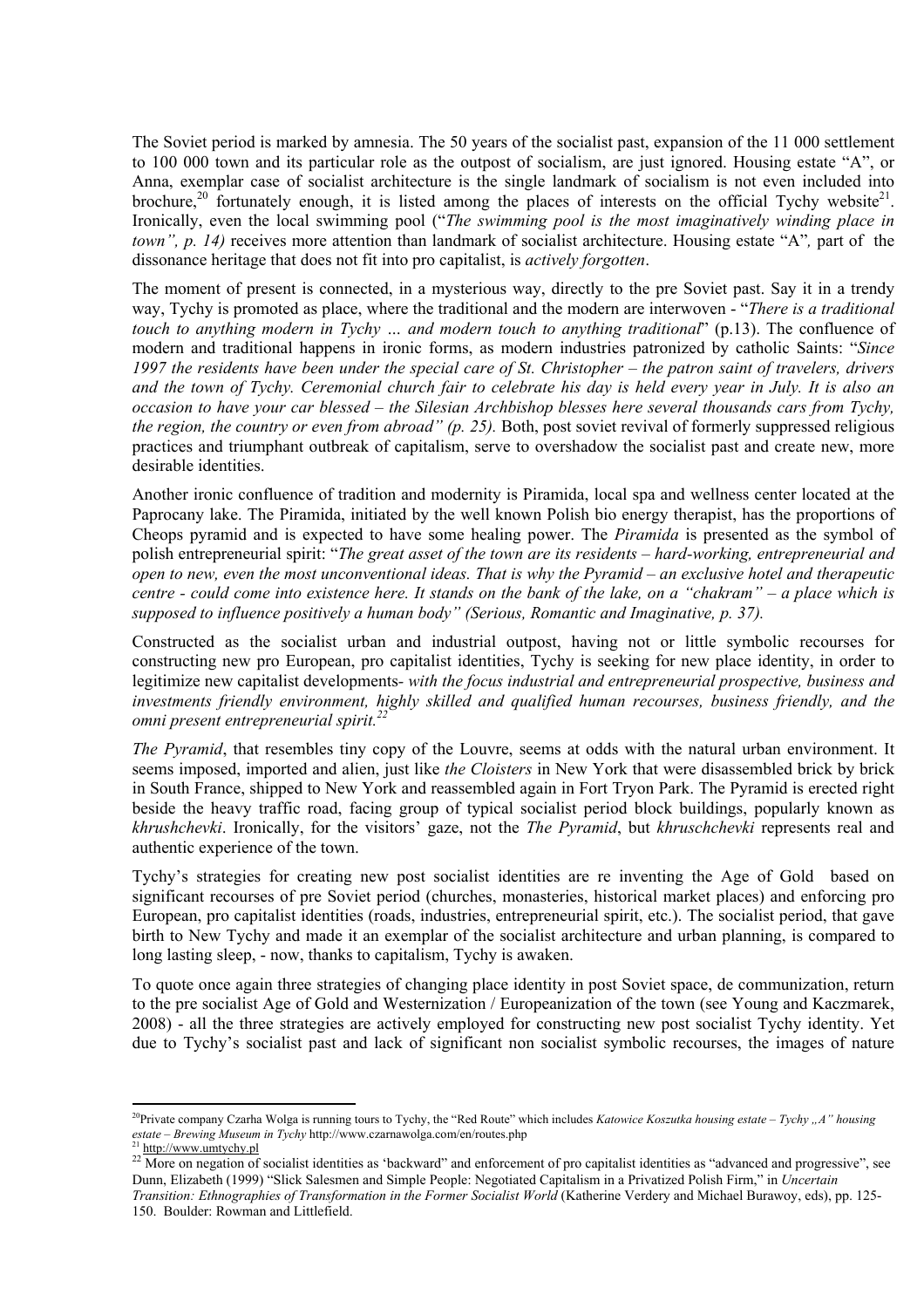(surrounding lakes, mountains, forests, local parks, green areas, outdoor activities, ecology, environmental issues etc.) are dominant in the new, post socialist urban identity.

## **Nowa Huta: Soviet Socialism for Sale**

Nowa Huta, meaning simply 'new steelworks', was founded in 1949 as a new town for Poland's first steel plant, the Lenin Steelworks ('Huta imiena Lenina' or HiL). It was constructed near Krakow, on the basis of Mogiła, Pleszów and Krzesławice settlements. The town was to become a center of heavy industry an ideal place for the communist propaganda. The development of Nowa Huta and HiL was funded by loan from the Soviet Union in lieu of Marshall Aid and the town itself was popularly called as a "Stalin's gift to Poland" (Otto, 2008).

The reasons for constructing the town and the plant were mostly ideological, as coal had to be transported from Silesia and iron ore from the Soviet Union; the products were shipped to other parts of Poland. It is broadly believed, construction of the plant and the town was "punishment for the regions weak vote in the 1946 referendum," to "remake Krakow into proletarian city" (Ryder, 1990, p.223) and to "facilitate the diffusion of the working class into Krakow" (Regulska, 1987, p.328). The construction of the steelworks and the town were "a deliberate piece of social engineering" (Hardy and Rainnie, 1996, p.148), yet, it was not successful one. In 1960, the local population revolted against authorities while trying to protect the wooden cross, erected without a permit, later on engaged into active campaign for constructing the church. In 1966, a church called *Lord's Arc* was built. In the 1980s, local community strongly supported Solidarity movement and engaged into multiple street protests. After 1990, the steelworks were renamed for Polish-born metallurgist Tadeusz Sendzimir. With production outputs reduced, and the rise of unemployment, district was facing now an uncertain future

Situated as suburban area of Krakow, Nowa Huta is easy accessible for tourists and is positioned as a socialist landmark and authentic experience of the Soviet socialism. With the niche tourism as new trend in heritage tourism (Kearns and Philo 1993; Lury 1996), sites associated with particular historical events are marketed for consumers with shared narrow interests. The sites, among others, include the Nazi concentration camp at Auschwitz-Birkenau (Young 1993; Huener 2003; Charlesworth 2004; Till 2005), Jewish Heritage Route in Jewish district in Krakow Kazimierz, Schindlers List Tour<sup>23</sup>, paying a visit to Schindler's Factory, Krakow Industrial Heritage Route, tour "In the Footsteps of John Paul II", etc.

The Communist heritage tourism is one of the niches, although it exist on the margins and is a tiny one, compared with the "tour business in the Old Town, the salt mine in Wieliczka, or even Kraków's Jewish quarter, Kazimierz" (Otto, 2008, p.167). The tours are offered by Krakow's municipality,  $24$  Krakow tours<sup>25</sup> and  $C$ razy tours<sup>26</sup>.

Nowa Huta tour, offered by municipality, includes administrative centre of T.Sendzimir Steelwork, Central Square, several of residential districts, other outstanding buildings of the Soviet period, like Swit Cinema, Theatre Ludowy, church Arka Pana, also several sites of interests of pre Soviet period – churches, monasteries, etc. The tours incorporate pre Soviet heritage, Soviet heritage, and anti Soviet discourses and provides rather complex understanding of Nowa Huta.

Krakow Tours offer "Communism and Nowa Huta Tour". Their website contain quote from "The Boston Globe": "*Come visit historic Nowa Huta, where George Orwell's dark vision of a perfect industrial metropolis was executed with stunning precision. Until, that is, the workers rose up and overthrew Big Brother..."* As D.Light (2000) observed the "communist heritage" is to certain extent defined outside the country, i.e. shaped by the travel guides published in West and for Western tourism. Company promises "unique insight into Socialist Poland" and the first-hand experience of the "bad old days".

 $\overline{a}$ <sup>23</sup> considered effect of the popularity of Steven Spielberg's film "Schindler's List" (see Charlesworth 2004; Tunbridge and Ashworth 1996)<br><sup>24</sup> www.krakow.pl/en/turystyka/trasy/?id=trasa\_nowohucka/trasa.html<br><sup>25</sup> www.kra

<sup>26</sup> www.crazyguides.com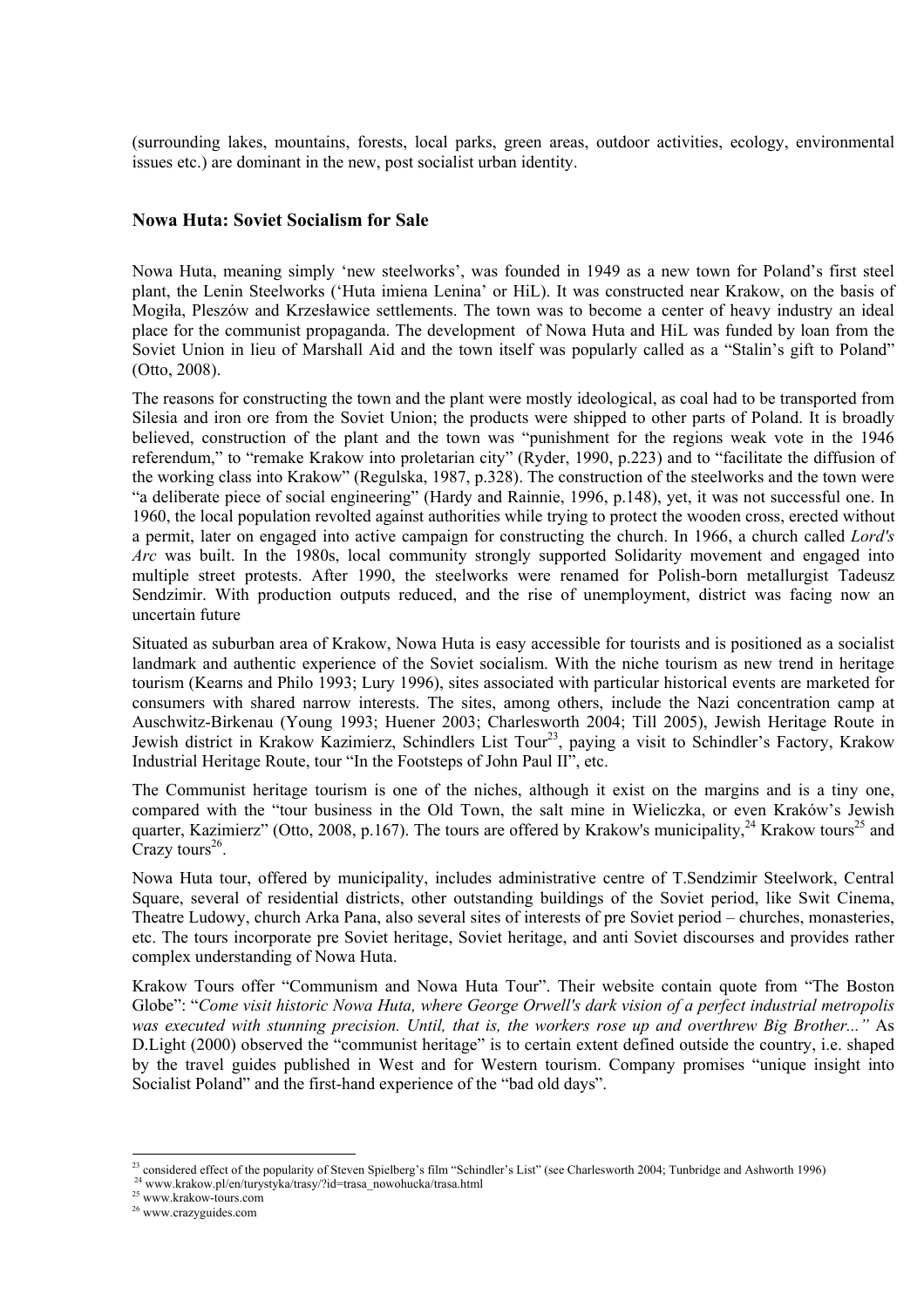Crazy Tours offers several tours to Nowa Huta - Communism Tour, Communism Deluxe Tour, Communist Welcome, etc. Tours are conducted in authentic vintage automobile, Trabant or Fiat, the guides are wearing workers' uniforms. Tours offer "first hand details of what it was like living under Soviet occupation" - visit to an apartment decorated 1970s-style that is rented for the purpose ("Step into our time-wrapped apartment"), refreshments in a Communist style restaurant, watching communist propaganda films and "rare opportunity to eat pickled cucumbers and toast the "good ol' days" with our close friend, and Communist relic, Mr. Vieslav.<sup>27</sup>" In contrast to Krakow Tours' "dark visions" and "bad old days" of Communist, Crazy Tours ate offering experience of "good ol' days", communist period is represented with grotesque and irony. Yet in both cases, Nowa Huta, the outpost of socialism, is object of difference, it is marked by high degree of otherness and secondariness, it is just "lesser", as Otto (2008) suggests.

Local community is actively engaged into producing the self imagine of Nowa Huta. In October 2006, the cultural center "1949 Klub" was opened by group of friends in Nowa Huta. The place is intended both for local community and for tourists, and the communist heritage tours make regular visits to the place. The center includes cafe, reading room, exhibition area, small cinema and is devoted for fostering local pride of Nowa Huta, telling the stories of the settlement from the perspective of the local people who built it and lived there, thus making their contributions to a sense of place possible. Expositions of personal photo or video materials are encouraged. In this way, people of Nowa Huta avoid passive exhibition of themselves and their neighborhood, but actively engage into construction of heritage and claim legitimacy of their own personal histories.

In a paradox way, the communist heritage tourism is generating complex acknowledgements of the socialist past (for more, see Frank 2006; Young and Light 2006). Continuous exposure for the tourists' interest, discourses imposed from outside (Western tourists and western travel guides) foster self reflection and articulation of one's own past. These empowering effects of niche tourism, as it allows positive identification with one's personal past and amortizes the dramatic experience of disjuncture, discontinuity and displacement without relocation.

The past might be reflected in many ways - dark vision of old bad days, crazy vision of the old good days, etc., but in general, the past is elevated from minor and invisible to important. The tourism narratives unveil the complexity of the socialist life (pre soviet, soviet and anti soviet narratives), and the local population, instead of being passive victimage of the tourism industries, actively engage into constructing image of the socialist Nowa Huta, thus reclaiming their power and legitimizing their histories.

## **Conclusions**

 $\overline{a}$ 

1. After political transformations of 1990, the newly emerging post Soviet states have had to reorganize and reform their political and economic system, also to redefine their collective identities and to find a ways how to deal with the largely unwanted Soviet past. The Soviet heritage, labeled as "dissonance heritage", was inconsistent with the new pro Western, pro capitalist identities and was difficult to cope with.The strategies of creating new identities in post Soviet spaces are de communization, Westernization /Europeanization, and return to the pre Soviet Age of Gold. The de communization occurs typically via spatial or narrative reframing of the Soviet heritage, in both cases, creating either physical or discursive distance to the objects of Soviet heritage.

2. The planned Soviet towns were designed as the model communities of the Soviet socialism. Most of them are mono industrial towns, satellite settlements to certain Soviet industries, built in the poorly populated areas or on the basis of few small settlements, which means absence any collective memories. The planned Soviet towns are mono heritage tows, which makes coping with the dissonance heritage and development of new post Soviet identities rather complicated.

3. The analysis of three cases (Visaginas, Tychy and Nowa Huta) has revealed, the typical strategies for rebuilding place identity in post Soviet states, - de Communization, Westernization/Europeanization and return to the pre Soviet "Age of Gold" - are of limited applicability. Having no or little pre Soviet history and poor

 $^{27}$  Mr. Vieslav, also called "the legendary Communist worker, Mr. Vieslav", is employee of the tour company, sometimes providing driving services and occasionally performing role of "authentic communist worker" and "communist relic".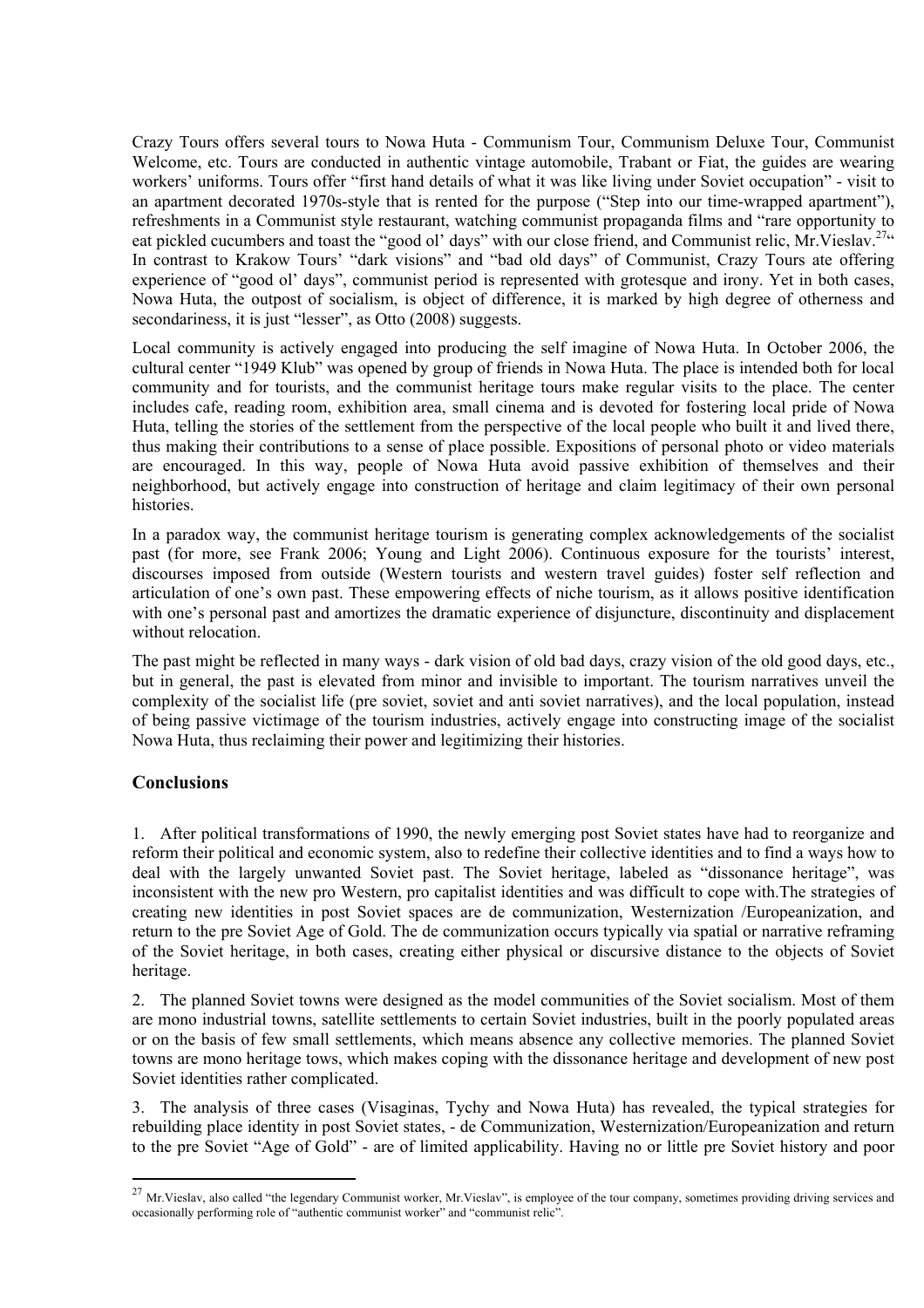identification with (Western) Europe, the planned Soviet towns construct their new identities based on youth and nature. Both in Tychy and Visaginas, *nature* is predominant category in the town's self representations, which is rather ironic phenomenon taking into account famous nature-culture dichotomy.

4. Local communities are inclined to forget their "unwanted past". Both in Tychy and Visaginas, the Soviet past is silenced and ignored. In Tychy, there is focus on pre Soviet "Age of Gold" and pro European identities; the present is connected directly to the pre Soviet past, and the socialist period is simply silenced. In Visaginas, there is kind of split consciousness, i.e. – the Soviet heritage is actively forgotten within official narratives, yet actively memorized in everyday life.

5. Situation in Nowa Huta is somehow different. As Nowa Huta is situated near historical old town Krakow and exposed for interests of Western tourists; the Soviet period is actively memorized. The interest in communist heritage of Nowa Huta is enforced, to large extent, from outside, i.e. by foreign tourists, western travel guides. Yet it has empowering effects on local community - instead of being passive victimage of the tourism industries, they actively engaged into constructing image of the socialist Nowa Huta, legitimizing their histories and make positive identification with their own past.

# **Literature**

- 1. Ágh, A. (1998) The Politics of Central Europe. London: Sage.
- 2. Allcock, J.B. (1995) International tourism and the appropriation of history in the Balkans. In International Tourism: Identity and Change, ed. Marie-Françoise Lanfant, John B. Allcock and E. M. Bruner, pp. 101–12. London: Sage.
- 3. Ashworth, G.J. Graham, B. (1997) Heritage, identity and Europe. Tijdschrift voor Economische en Sociale Geografie 88 (4): 381–8.
- 4. Berdahl, D. (2006). Representing the socialist modern: museums and memory in the former GDR. Unpublished manuscript. Minneapolis, MN: University of Minnesota Department of Anthropology.
- 5. Bitusikova, A. (1998) 'Transformations of a City Centre in the Light of Ideologies: the Case of Banska Bystrica, Slovakia', International Journal of Urban and Regional Research 22: 614–22.
- 6. Brunnbauer, U. (2008). Making Bulgarians Socialist: The Fatherland Front in Communist Bulgaria, 1944 -1989. East European Politics and Societies 22(1): 44-79.
- 7. Castillo, G. (2008). East as True West Redeeming Bourgeois Culture, from Socialist Realism to Ostalgie, Kritika: Explorations in Russian and Eurasian History, 9(4) (New Series): 747-768.
- 8. Charlesworth, A. (2004). A corner of a foreign field that is forever Spielberg's: understanding the moral landscapes of the site of the former KL Paszow, Kraków, Poland. Cultural Geographies 11:291-312.
- 9. Cinis A., Drėmaitė M., Kalm M. (2008). Perfect Representations Of Soviet Planned Space: Mono-industrial towns in the Soviet Baltic republics in the 1950s–1980s, Scandinavian Journal of History 33(3): 226-246.
- 10. Coles, T. (2003) 'Urban Tourism, Place Promotion and Economic Restructuring: the Case of Post-socialist Leipzig', Tourism Geographies 5: 190–219
- 11. Crowley S., Siegelbaum L. (1995). Survival Strategies: The Miners of Donetsk in the Post-Soviet Era, in L. Siegelbaum, D.
- 12. Czarniawska, B. (2002) 'Remembering while Forgetting: the Role of Automorphism in City Management in Warsaw', Public Administration Review 62: 163–73.
- 13. Dujisin, Z. (2007) "Forget Communism...or Sell It" in Uknown Albania. A Case Study: Cultural and Environmental Tourism. IPS-Inter Press Service Europa gGmbH. www.ipsnews.net/new\_focus/tourism/index.asp
- 14. Ferguson, J. (1999). Expectations of Modernity: Myths and Meanings of Urban Life on the Zambian Copperbelt. Berkeley: University of California Press.
- 15. Grodach, C. (2002) 'Reconstituting Identity and History in Post-war Mostar, Bosnia-Herzegovina', City 6: 61–82.
- 16. Hackmann, J. (2005) 'Post-communist Tallinn: Great Architecture for a Small Nation', paper presented at the conference 'Cities after the Fall: European Integration and Urban History' (Mar.), Harvard University, USA. Available at: [http://www.fas.harvard.edu/~ceslib/docs].
- 17. Hamilton M., Hirszowicz M. (1987). Class and Inequality in Pre-Industrial,Capitalist and Communist Societies. Sussex: Wheatsheaf Books.
- 18. Hardy, J.; Rainnie, A. (1996). Restructuring Krakow: desperately seeking capitalism. London: Mansell.
- 19. Hogselius P. (2006). Connecting East and West? Electricity Systems in the Baltic region, in E. van der Vleuten, A. Kaijser (eds)
- 20. Huener, J. (2003). Auschwitz, Poland, and the Politics of Commemoration, 1945-1979. Athens, OH: Ohio University Press.